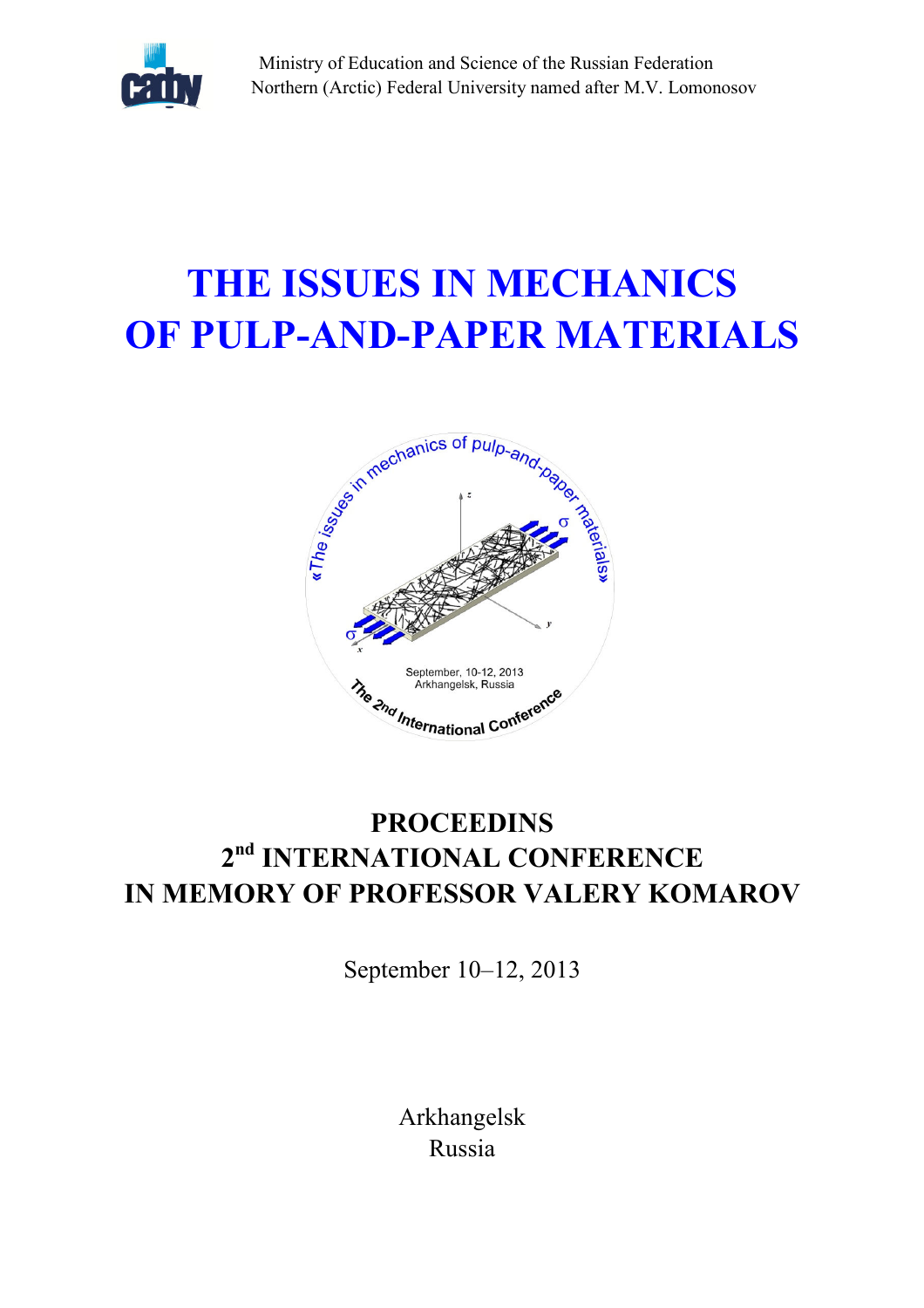



#### THE FORMABILITY OF PAPER-BASED MATERIALS: THE ROLE OF EXTENSIBILITY AND OTHER MECHANICAL PROPERTIES OF PAPER

#### Alexey Vishtal and Elias Retulainen

VTT Technical Research Centre of Finland, P.O. Box 1603, Koivurannantie 1, 40100, Jyväskylä, Finland;

One major limiting factor for the paper-based packaging is the poor formability of paper materials. However, very little is known about formability. The major factors contributing to the formability of paper-based materials were studied in this work. Extensibility was identified as the crucial formability factor in the processes with the fixed blank, thus, combined approach to improve extensibility was suggested.

### СПОСОБНОСТЬ К ФОРМОВАНИЮ БУМАГОПОДОБНЫХ МАТЕРИАЛОВ: ВЛИЯНИЕ УДЛИНЕНИЯ ПРИ РАЗРЫВЕ И ДРУГИХ МЕХАНИЧЕСКИХ СВОЙСТВ БУМАГИ

#### Алексей Вишталь, Элиас Ретулайнен

ВТТ Технический исследовательский центр Финляндии, А/Я 1603, Койвураннантие 1, 40100, Ювяскюля, Финляндия;

Одним из основных ограничивающих факторов для использования бумаги и картона в упаковочных материалах является их плохая способность к формованию. Следует отметить, что данный вопрос недостаточно изучен на данный момент. Факторы, влияющие на способность формования бумаги в трёхмерные формы, были изучены в данной работе. Удлинение при разрыве определяет глубину формы в процессах с фиксированным положением бумажного полотна.

#### **INTRODUCTION**

With all advantages of paper as a packaging material it yet cannot compete with packaging made of plastics in terms of attractiveness of the package design, and ease of processing. Paper packaging appears in rather simple geometrical forms, while plastics can be formed to multiple shapes. The main limiting factor for the production of advanced 3D-shapes from paperboard is the poor formability or, in other words, the limited ability to withstand certain types of plastic deformations without damage [1].

Formability can be defined as a complex mechanical property which determines performance of material in the forming process. Formability depends on several mechanical properties of paper, which can be regarded as components of formability: elongation, compressive strain, compressive strength, and paperto-metal friction [2]. However, actual role of each mechanical property in respect to the maximum depth of shapes, appearance of the shapes, and the run-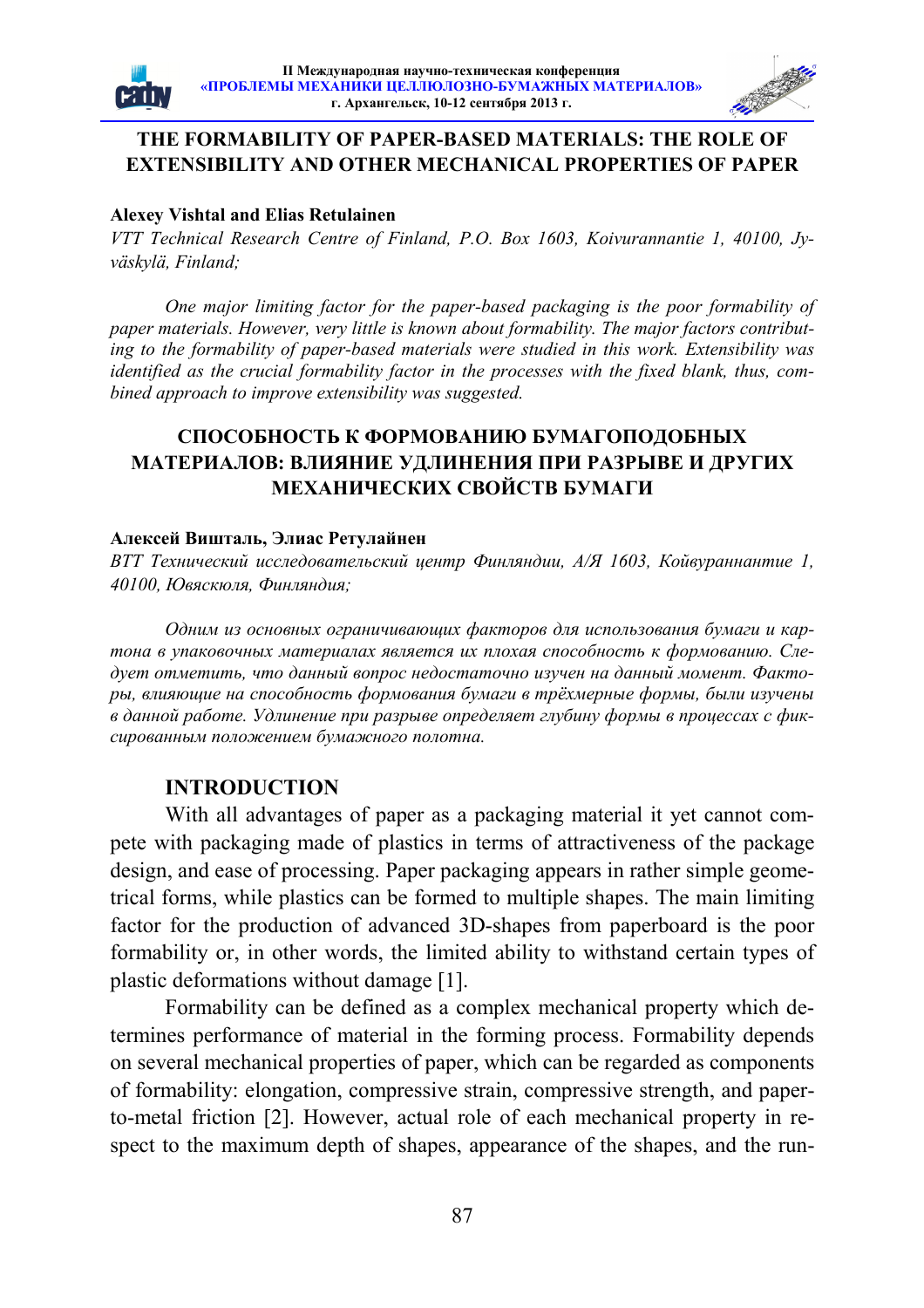

nability in the forming process is not clear. Moreover, relative importance of formability components is varying according to the type of the forming equipment, and forming conditions [3].

In this work, results of forming experiments with three different forming devices were linked with the mechanical properties of the paper. Formability of seven different commercial paperboard samples was evaluated using variables reflecting the maximum depth of the shapes, and visual appearance. Further, these parameters were compared with the tensile strain, compressive strength and strain, and paper-to-metal friction coefficient. Additionally, novel combined approach to improve the extensibility of paper up to 25% 25%-points was suggested.

### **EXPERIMENTAL**

 $[$   $\mathsf{H}$   $\mathsf{H}$   $\mathsf{H}$ 

Seven different samples of paperboard supplied by Stora Enso Oyj were taken for experiments. Three different forming devices were used for the chara terization of the formability, they shown in the Figure 1. fficient. Additionally, novel combined<br>aper up to 25%-points was suggested.<br>ard supplied by Stora Enso Oyj were<br>ming devices were used for the charac-



Figure 1. Schemes of operation and images of the shapes for 2D-formability tester,<br>3D-spherical forming device, and 3D deep-drawing device 3D-spherical forming device, and 3D deep-drawing device

The principal difference between these forming devices is in presence or absence of paperboard blank sliding in the process, in the 2D 2D-Formability tester absence of paperboard blank sliding in the process, in the 2D-Formability tester and 3D-spherical forming device sliding is prevented, while in deep-drawing, blank is sliding to the cavity under the certain tension created by blank holding force. In the deep-drawing process, wrinkles are the most important quality characteristic of the shapes. The character of the wrinkles distribution is the reflection of the uniformity of mechanical load distribution on the surface of the shape. The frequencies of the wrinkles were measured using light microscope. The mean value of the distance has been taken as the result. An example of the side wall with the wrinkles can be found in the Figure Figure 2. spherical forming device sliding is prevented, while in deep-drawing sliding to the cavity under the certain tension created by blank holdin<br>i the deep-drawing process, wrinkles are the most important quality ristic of the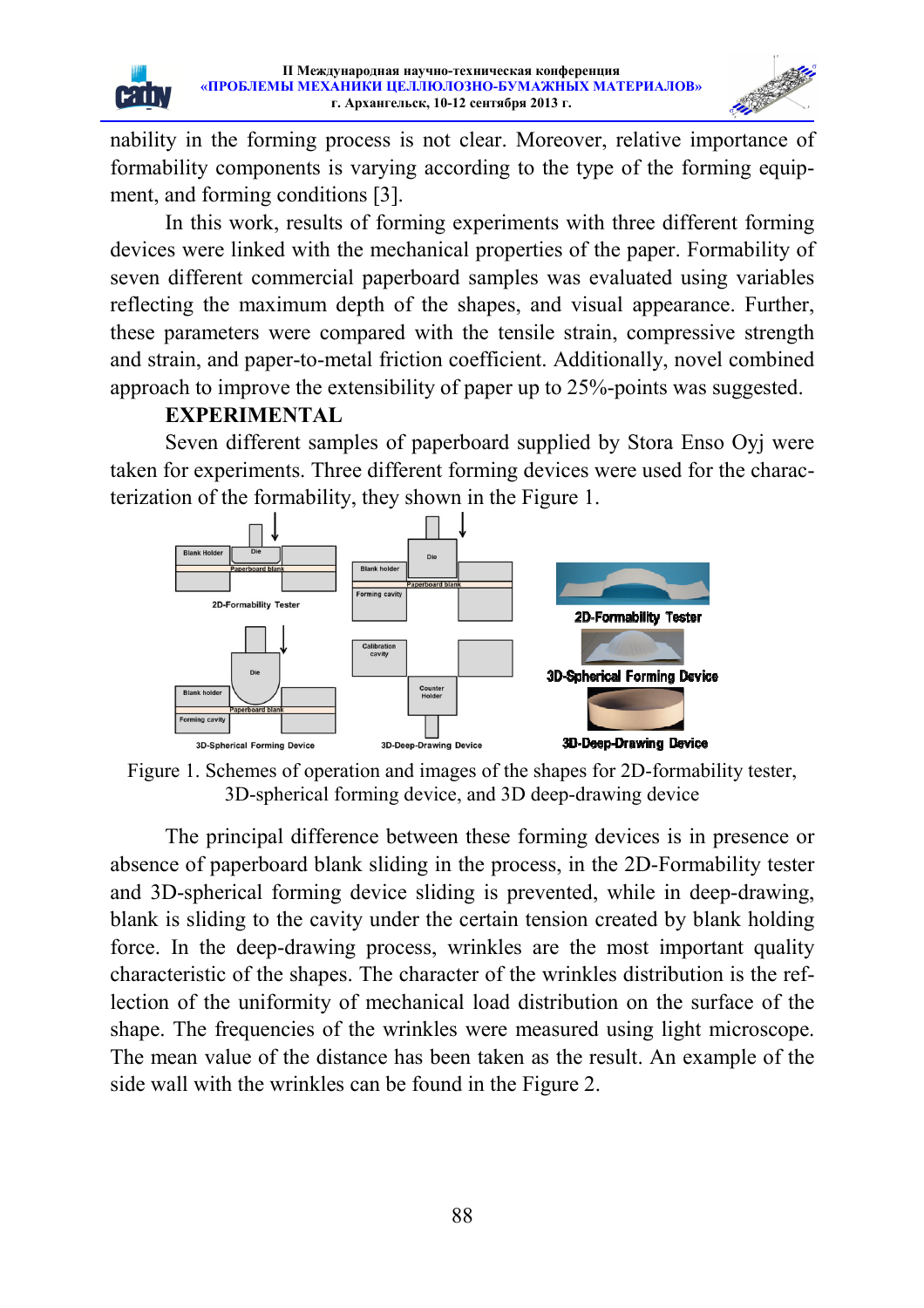





Figure 2. The image of shape with wrinkles and microscopic image of wrinkles

The evaluation of the visual appearance of the shapes was based on following hypothesis: short distance between wrinkles means that there are lot of small and shallow wrinkles while long distance means that there are fewer wrinkles, highly irregular in their dimensions, which indicates poor appearance of the shape.

# **RESULTS**

### Forming of paperboard

In the forming processes where paper blank fixed firmly, material would yield in straining deformation, and thus should have sufficient elongation, in order to produce shapes deep enough to have practical relevance. The relation between the elongation of materials and formability is being an indication of such fact. The correlation between formability strain (2D-formability tester) measured at 70°C and the elongation of the commercial samples is shown in the Fi Figure 3. strongwise that the symmetric term and the symmetric state of the symmetric state of the symmetric state of the symmetric set of the symmetric conduction of the visual appearance of the shapes was based on following<br>the c



measured at 70°C and the strain at break value (CD) of the commercial samples

In deep-drawing, paperboard is forced to slide against the forming cavity In deep-drawing, paperboard is forced to slide against the forming cavity under certain force caused by the slot tightening of the paper between the die and the forming cavity (forming gap  $\leq 0.7$  x thickness of the material). The transverse compressive deformation is resisted by the frictional forces.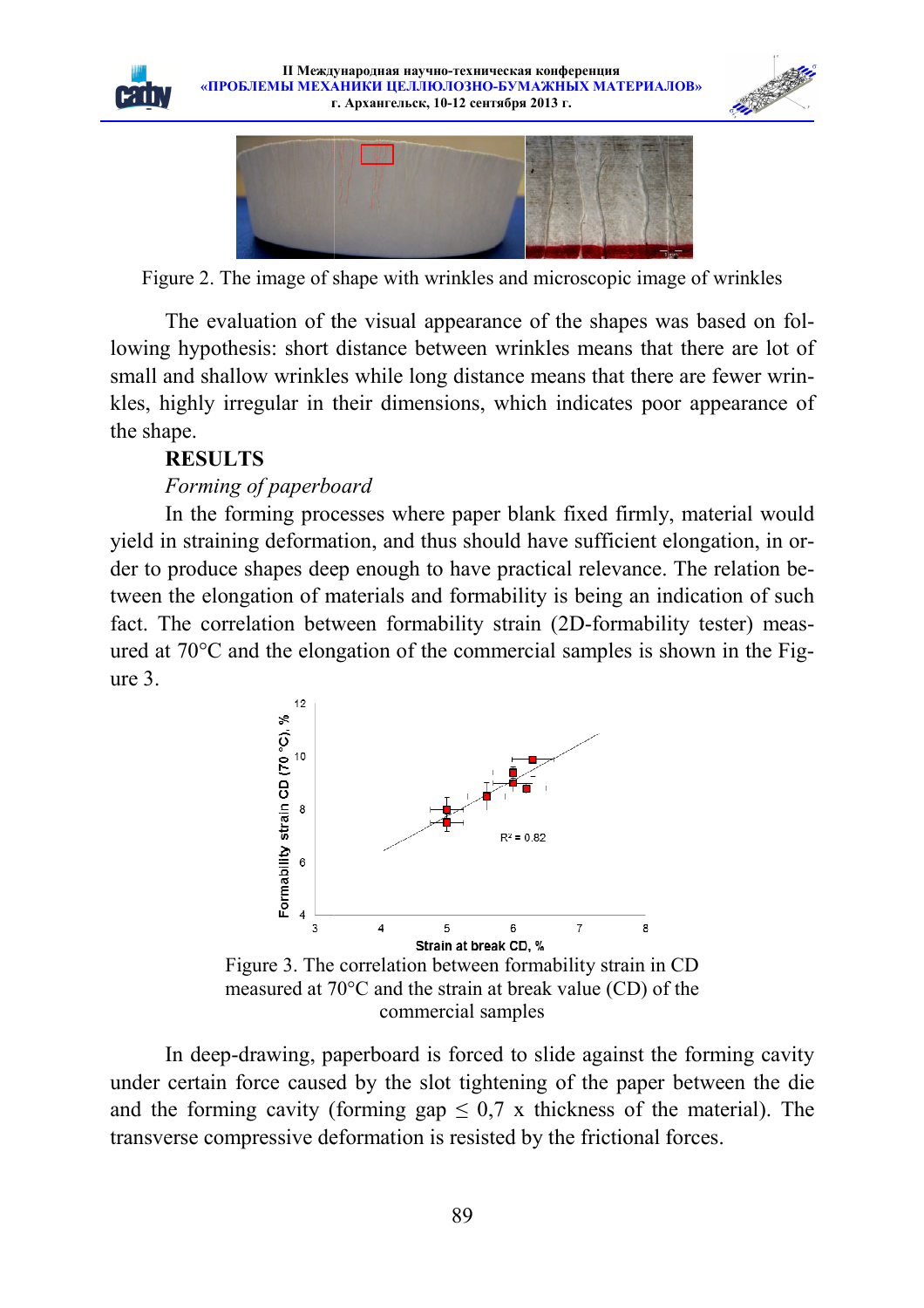The relation between the frequency of the wrinkles on the side walls of the shapes and coefficient of the dynamic friction is shown in the Figure 3 3.



Figure 3. The relation between coefficient of the dynamic friction measured at 23 °C and distance between the wrinkles 120/70 °C

As can been seen from the Figure 3, high coefficient of dynamic friction has a positive influence on the wrinkles distribution. It can be suggested that the frictional forces prevent displacements caused by compression deformation, which decreases the area where wrinkle would be formed. Despite of the fact that the high coefficient of dynamic friction may improve visual appearanc the shape, it can also increase the probability of fractures, and may contribute to discolouration (darkening) of material at high temperature [3]. , high coefficient of dynamic friction<br>stribution. It can be suggested that the<br>aused by compression deformation,<br>would be formed. Despite of the fact<br>on may improve visual appearance of

Wrinkles are the consequence of the compressive stresses caused by lateral contraction of blank in forming. The relation between frequency of the wrinkles and compressive strain of the paperboard is shown in the Figure 4.



Figure 4. The correlations between compressive strain in MD and the distance between the wrinkles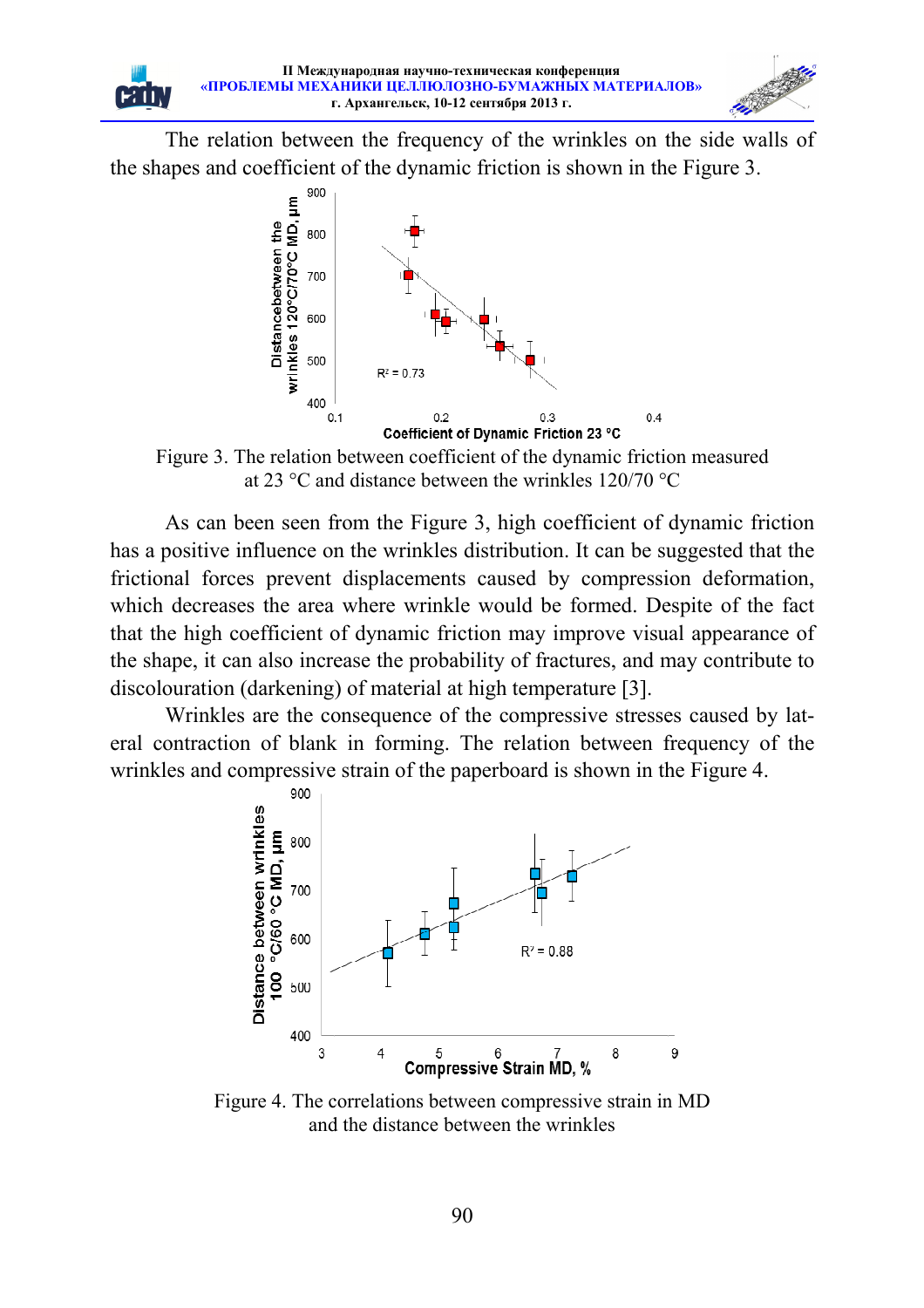

The correlations in the Figure 4, show that the compressive strain is one of the crucial factors that determine frequency of wrinkles formation. The lower compressive strain paper has the shorter distance between the wrinkles, and therefore appearance of the shapes is better.

### Combined approach for the improvement of extensibility

ÈĤ

It was shown that the extensibility is the primary property that control depth of the shapes in such processes as hydroforming, vacuum forming, embossing, and hot pressing. By the improvement of the extensibility to new high levels it is possible to increase competitiveness of paper in comparison with plastics, on a packaging market. Extensibility of paper relies on the properties of single fibres, bonding between them, and structure of the fibre network. The combined approach for the improvement of the extensibility of paper-based materials was compiled based on the throughput consideration of these principal factors. This approach can be seen from the Figure 5



Figure 5. The treatments on the fibre and fibre-web levels applied to improve extensibility of paper

The combined approach showed in the Figure 5 combines treatments primarily on the fibre level (refining), improvement of bonding via spray addition of carbohydrates, with the consequent compaction of the formed fibre web. In order to fully utilize shrinkage potential of the paper it should be dried unrestrained or with minor restraint. The refining procedure and spray addition of carbohydrates were described in previous publication [4].

Certain hydrocolloids have an ability to form films; once this film is transferred onto paper it binds with fibres and stays primarily on the surface. Upon drying, carbohydrate film is starting to shrink, and commonly shrinkage potential of film is higher than this of paper, which is providing additional drying shrinkage to whole film-paper structure. This yields in improved extensibility. Compaction (can be referred as microcreping or Clupak®) is the in-plane compression treatment of wet (dryness ca. 60 %) paper which provides additional